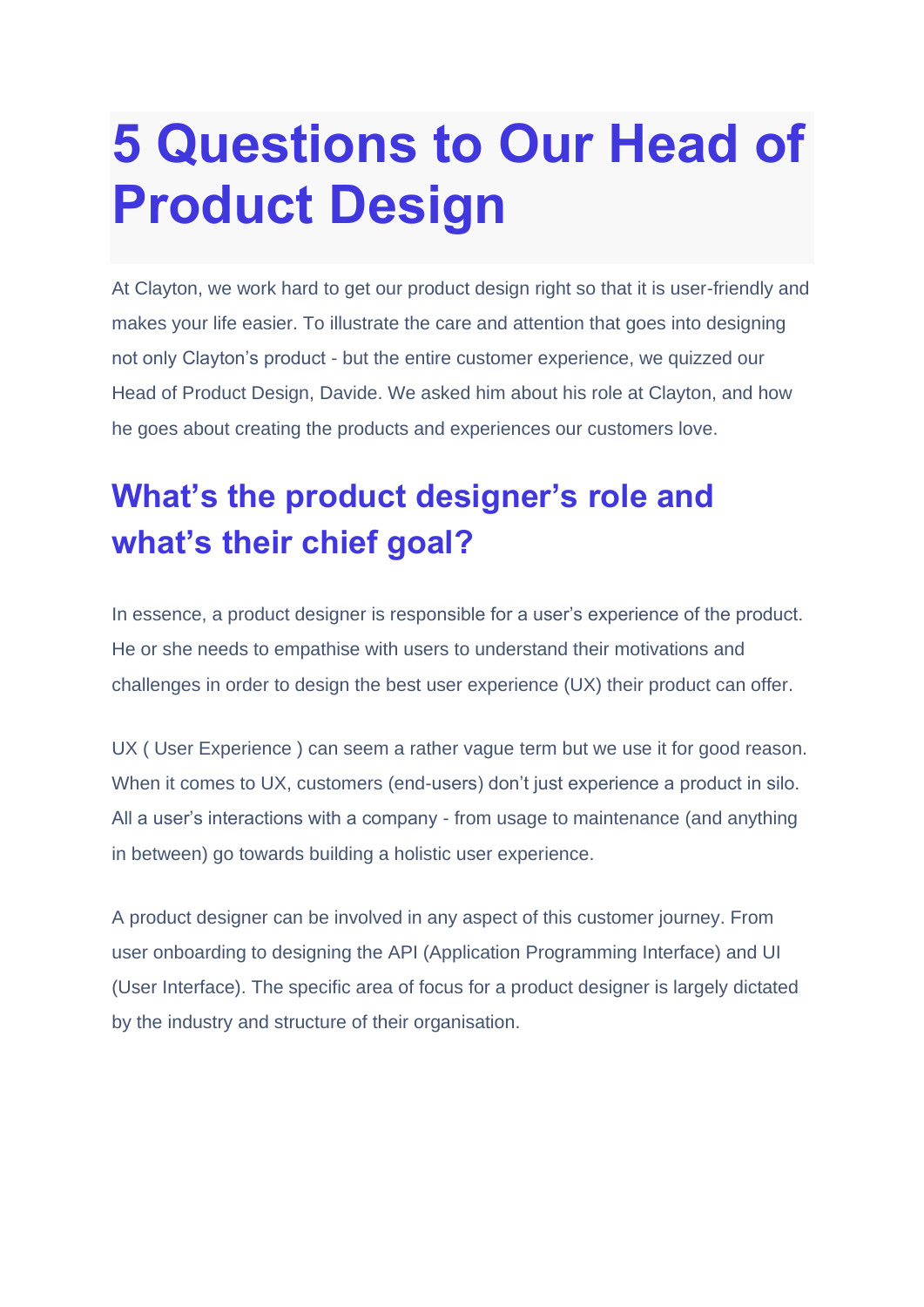## **In the past you've worked for some big players. What motivated you to move to a startup?**

It is all about impact. As a young software engineer I focused on the user interface because I saw it as the media with the most visibility and direct impact on users. As I grew my career, I measured my impact in terms of how many people I could reach with my work. In recent years while working for Amazon Web Services, I maximised that reach.

However I began to feel a lack of correlation between what I was designing and delivering and the actual success of the product team itself. I started to see the 'number of users' as a vanity metric at that point. Amazon's product was well known and established before my input - and it still is today. So I later joined HubSpot for the launch of a brand new service. Again, however, playing a small part in an already successful large environment made it very difficult to measure how much of that success was down to my individual work.

At Clayton things are completely different. My input and the subsequent impact on users is far more direct, and I see my contributions reflected in a variety of ways. This makes me feel highly satisfied with my job - and keen to achieve even greater success. Clayton is a SaaS company and provides services for software engineers and engineering organisations. Since I'm a software engineer myself, I feel strongly connected to both aspects.

Clayton is already well-positioned in a fast-growing market (Salesforce) and recognised as a robust code scanner. The company's impetus is now on transitioning into a platform designed to enable engineering organisations to tackle security issues and tech debt. I'm confident my extensive experience in leading or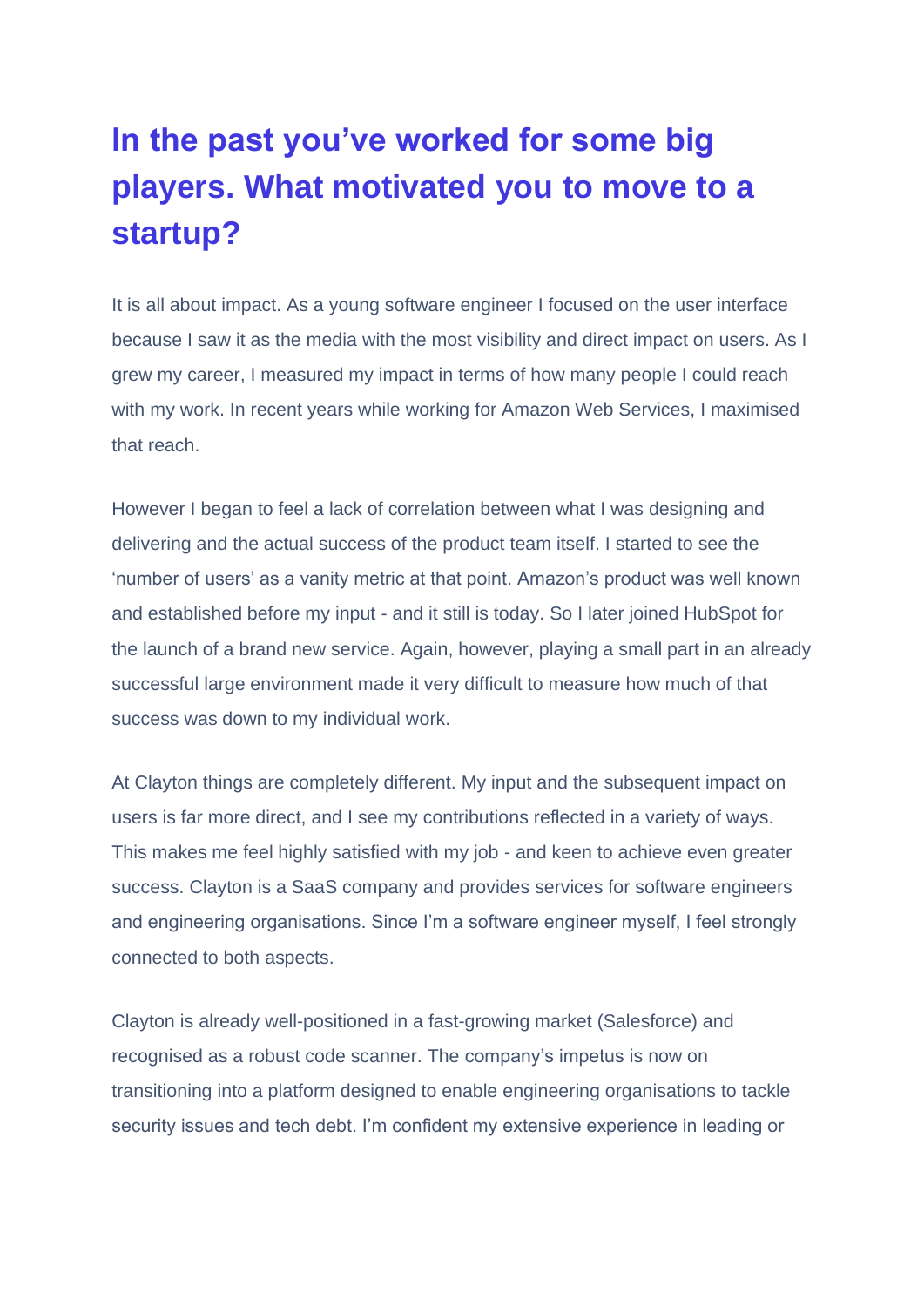being part of successful software engineering teams will help Clayton achieve these goals.

# **In your opinion, what's the main difference between UX Design and Product Design, and what's the biggest trend in the PD field?**

In my opinion this really depends on the organisation's size, structure and ultimately culture. Larger organisations are often more focused on UX which requires specialist roles. Smaller organisations tend to make people wear a lot of hats so specific roles have big overlap areas.

UX designers focus on human-computer interactions and work closely with UX researchers so they can understand all a user's needs. A typical deliverable for a UX designer could be to implement a UX design system that can be used by the whole organisation to build the product and overall future versions of the product.

Product designers are focused on a specific set of users or potential users for their product, usually focusing on an element of the whole product. Based on a UX Designer's initial work on e.g. design systems, a Product Designer could be tasked with designing a UI / UX to serve a specific group of users so they can accomplish specific tasks. Product Designers need to perform work whilst taking into consideration all the business and technical constraints their product team is currently facing.

**How do you test your product designs at Clayton, and how do you evaluate the product usability?**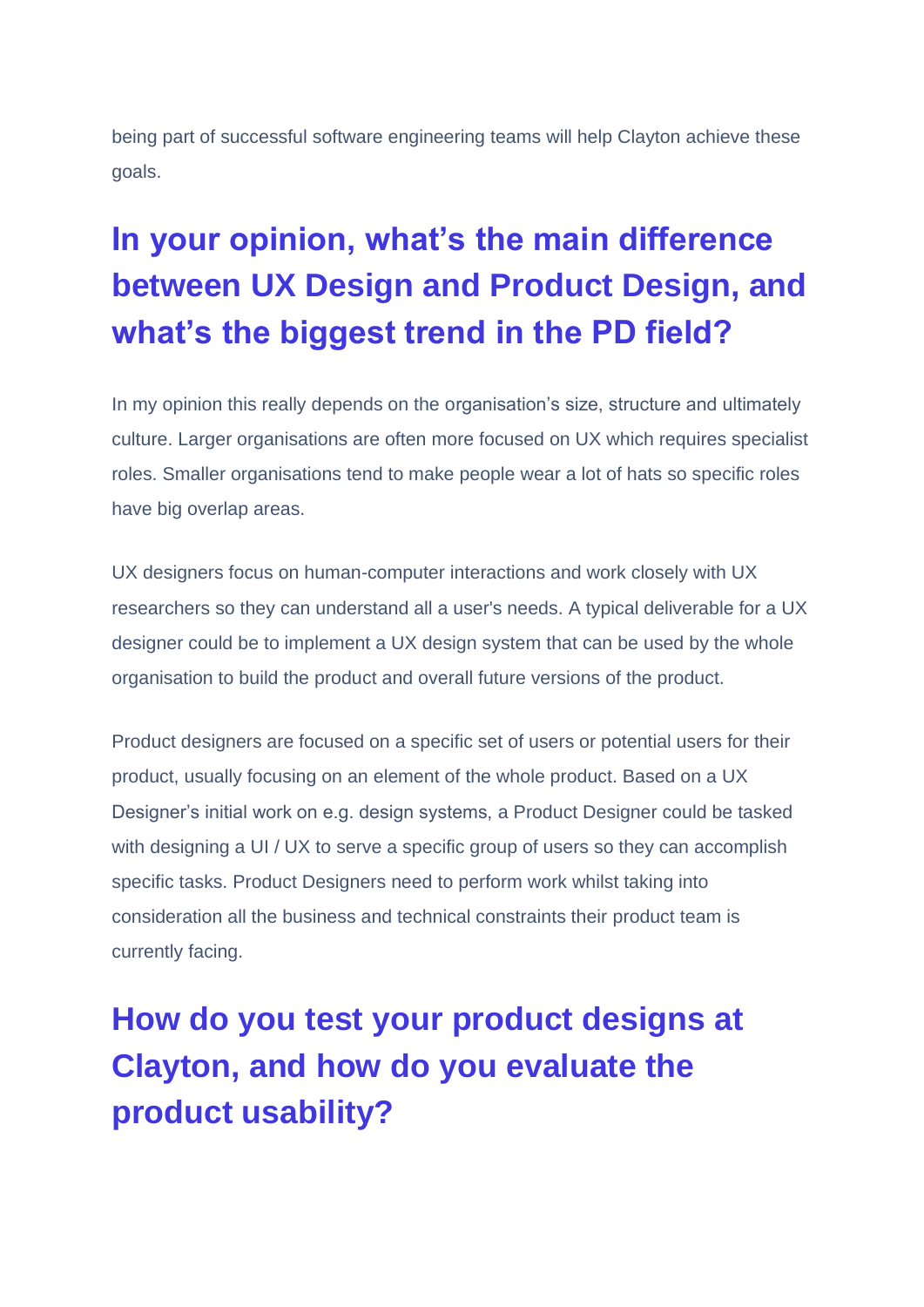I work on a daily basis with Gabriele (our Head of Customer Success) and Lorenzo (our founder) to identify our core users' struggles and successes when using our product. In terms of product testing, I tend to use two tools: User interviews and empathy sessions.

Because our customer base is still relatively manageable, we try to carry out user interviews with the majority of our customers. Of course, it is time consuming but infinitely valuable and useful when both designing a new feature (by diving deeper into customer needs) as well as after a new release to evaluate the effectiveness of the design.

The second tool is empathy sessions. These allow us to evaluate the product internally. It's a formal step back from the implementation phase where I define certain scenarios and a set of end to end tasks users would likely try to perform. At each step of these tasks, I ask our team participants questions to capture pain points and foster critical thinking.

Both the above methods are qualitative measures. We're also planning to run Customer Satisfaction Surveys (CSATs) after the new releases and utilise the many valuable usage metrics we already track. For instance, we're closely monitoring Early Fix Rate of all accounts within Clayton to determine if we are delivering long term value and helping software engineering teams tackle code base issues sooner in the development process.

### **Thank you for sharing your insights with us Davide!**

**And now for our last question, we'd love to know: what does it take to be a great product**